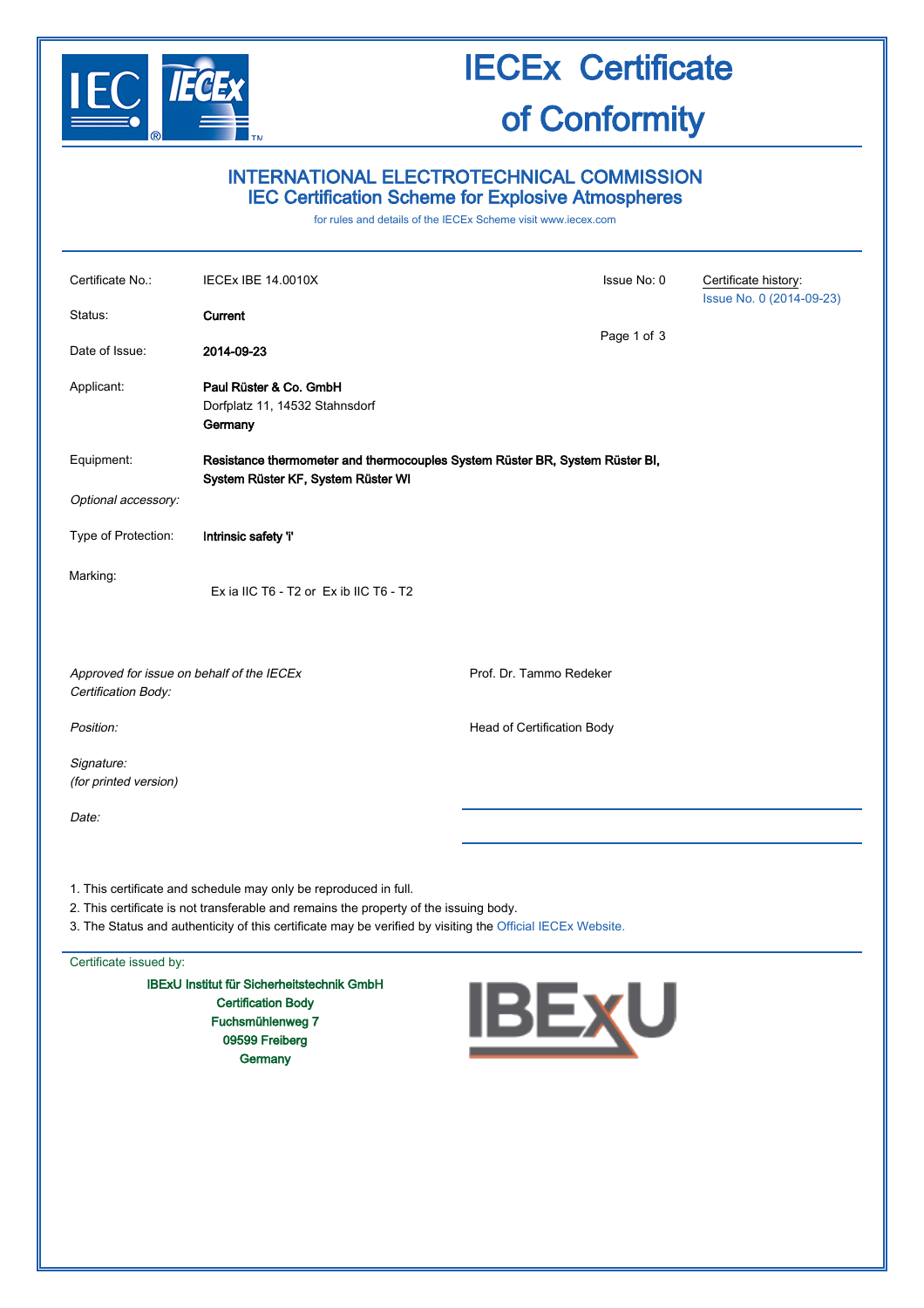

# IECEx Certificate of Conformity

| Certificate No: | <b>IECEX IBE 14.0010X</b>                                | Issue No: 0 |
|-----------------|----------------------------------------------------------|-------------|
| Date of Issue:  | 2014-09-23                                               | Page 2 of 3 |
| Manufacturer:   | Paul Rüster & Co. GmbH<br>Dorfplatz 11, 14532 Stahnsdorf |             |
|                 | Germany                                                  |             |

Additional Manufacturing location(s):

This certificate is issued as verification that a sample(s), representative of production, was assessed and tested and found to comply with the IEC Standard list below and that the manufacturer's quality system, relating to the Ex products covered by this certificate, was assessed and found to comply with the IECEx Quality system requirements. This certificate is granted subject to the conditions as set out in IECEx Scheme Rules, IECEx 02 and Operational Documents as amended.

#### STANDARDS:

The electrical apparatus and any acceptable variations to it specified in the schedule of this certificate and the identified documents, was found to comply with the following standards:

| IEC 60079-0:2011<br>Edition:6.0   | Explosive atmospheres - Part 0: General requirements                          |
|-----------------------------------|-------------------------------------------------------------------------------|
| IEC 60079-11: 2011<br>Edition:6.0 | Explosive atmospheres - Part 11: Equipment protection by intrinsic safety "i" |

This Certificate does not indicate compliance with electrical safety and performance requirements other than those expressly included in the

Standards listed above.

### TEST & ASSESSMENT REPORTS:

A sample(s) of the equipment listed has successfully met the examination and test requirements as recorded in

Test Report:

[DE/IBE/ExTR14.0010/00](http://iecex.iec.ch/iecex/iecexweb.nsf/ExTRNumber/DE/IBE/ExTR14.0010/00?OpenDocument)

Quality Assessment Report:

[DE/IBE/QAR14.0003/00](http://iecex.iec.ch/iecex/iecexweb.nsf/QARNumber/DE/IBE/QAR14.0003/00?OpenDocument)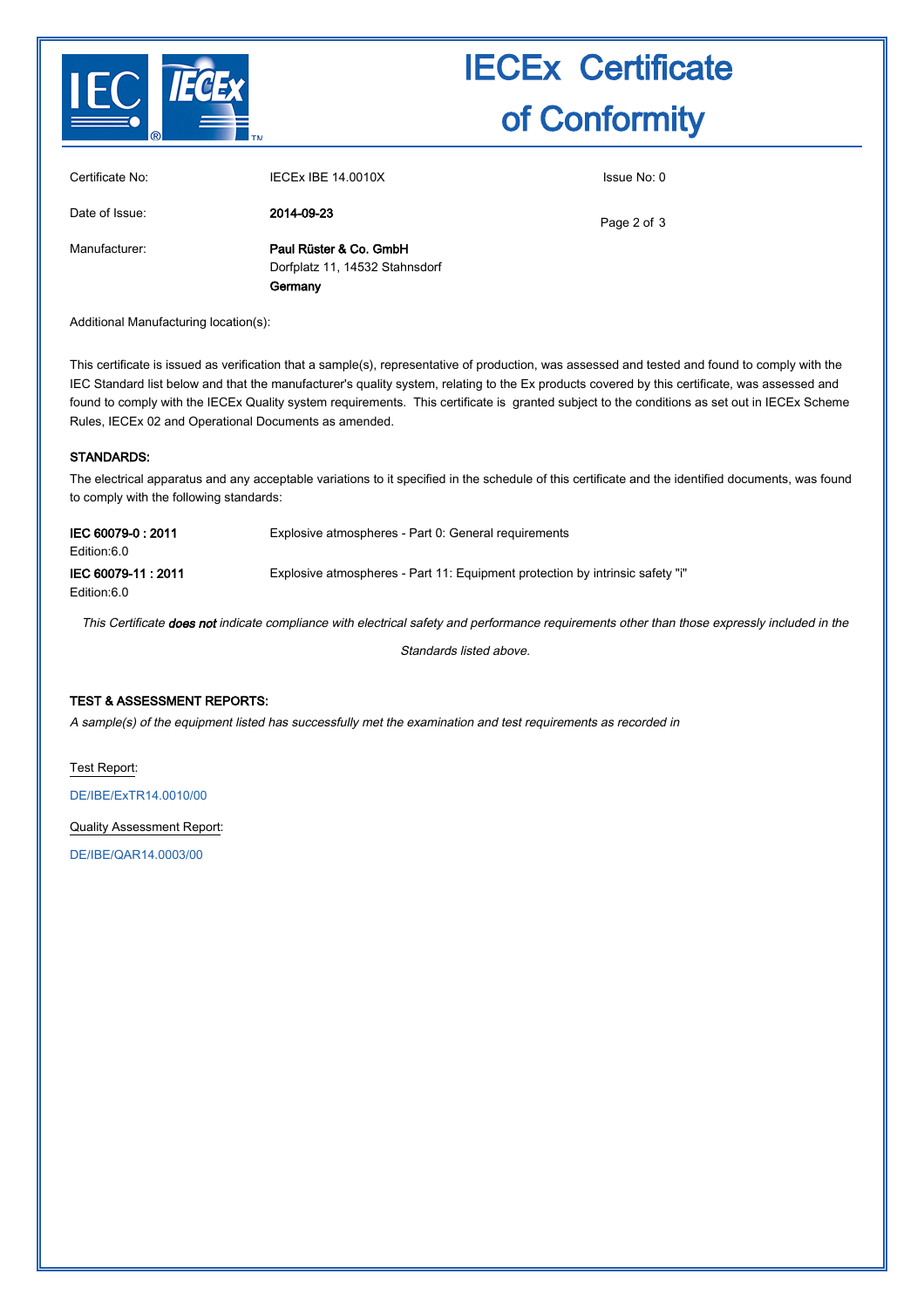

# IECEx Certificate of Conformity

Certificate No: IECEx IBE 14.0010X Issue No: 0

Date of Issue: 2014-09-23

Page 3 of 3

Schedule

### EQUIPMENT:

Equipment and systems covered by this certificate are as follows:

The resistance thermometers and the thermocouples are used for the temperature measurement in the mechanical engineering and plant construction. They consist of a protective tube with integrated temperature sensors and a head form with connector socket or permanently connected compensating cable.

Types:

System Rüster BR, System Rüster BI, System Rüster KF, System Rüster WI

Measuring temperature range: -20 °C to max. +250 °C Ambient tempe rature range depenes of cable type.

#### SPECIFIC CONDITIONS OF USE: YES as shown below:

The specifications of the operating instructions have to be taken into account for the installation and operation. The maximum permissible media temperatures depend on the error power of the electric supply. The maximum permissible ambient temperatures must be ensured by measuring during the Installation. The electrical connection must be carried out according to EN 60079-11, chapter 6.2.

#### Additional Information:

For thermal and electrical specifications for safe use, reference is made to the Annex.

#### Annex:

[Annex2IBE14.0010X00.pdf](http://iecex.iec.ch/iecex/iecexweb.nsf/0/FF562AF03D126088C1257C86004AA233/$File/Annex2IBE14.0010X00.pdf)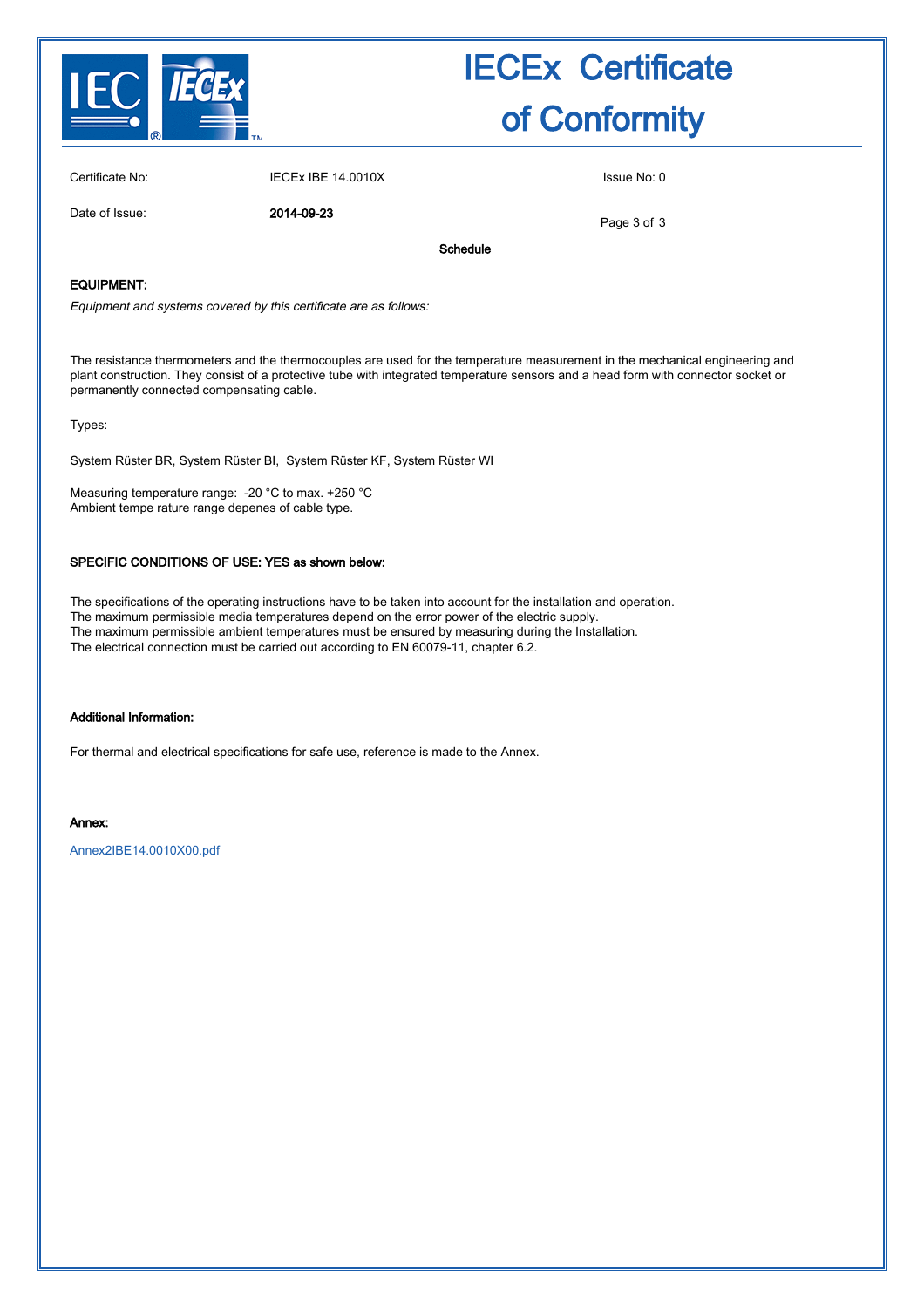

### **IECEX CERTIFICATE OF CONFORMITY**



ANNEX TO CERTIFICATE NO.: IECEX IBE 14.0010X / ISSUE NO.:00

# **Description of device**

The resistance thermometer and thermocouples are used for the temperature measurement in the mechanical engineering and plant construction. They consist of a protective tube with integrated temperature sensors and a head form with connector socket or permanently connected compensating cable.

# **Technical data**

| <b>Environment data</b>         |       |                                                                   |  |  |  |
|---------------------------------|-------|-------------------------------------------------------------------|--|--|--|
| Application temperature range   | $T_M$ | $-20^{\circ}$ C $+70/80/150/180/250^{\circ}$ C                    |  |  |  |
| <b>Electrical data</b>          |       |                                                                   |  |  |  |
| Maximum input voltage           | U     | 30V                                                               |  |  |  |
| Maximum input power             | $P_i$ | 1000 mW ( $> 6$ mm $\varnothing$ ) 550 mW (4-6 mm $\varnothing$ ) |  |  |  |
| Maximum internal capacitance    | $C_i$ | 180 pF/m                                                          |  |  |  |
| Maximum internal inductance     | Lj    | $1 \mu H/m$                                                       |  |  |  |
| Types of resistance thermometer |       | Pt100, Pt1000, PTC, NTC, Ni 100, Ni 1000,<br>Ni1000 TK5000        |  |  |  |
| Type of thermocouples           |       | K, L, J, N S, R, B, T                                             |  |  |  |
| Electrical strength             |       | 500 V AC, 1 min                                                   |  |  |  |

Maximum permissible temperatures:

For assembly and company of the thermometer the definitions of the max. allowed media temperature are to be guaranteed as a function of the achievement of the care in the mistake case.

The following tables shows the max. allowed media temperature of the measuring-active part:

minimum sensor diameter of 6 mm

|                          | Pi [W] | T6   | T5   | T4    | T <sub>3</sub> | T <sub>2</sub> |                   |
|--------------------------|--------|------|------|-------|----------------|----------------|-------------------|
| T <sub>zul.Medium</sub>  | 0,05   | 77,9 | 92,9 | 127,9 | 192,9          | 250            | $\rm ^{\circ}C$   |
| T <sub>zul.Medium</sub>  | 0,10   | 75,7 | 90,7 | 125,7 | 190,7          | 250            | $\rm ^{\circ}C$   |
| T <sub>zul.Medium</sub>  | 0,15   | 73,6 | 88,6 | 123,6 | 188,6          | 250            | $^{\circ}C$       |
| T <sub>zul</sub> .Medium | 0,20   | 71,5 | 86,5 | 121,5 | 186,5          | 250            | $^{\circ}C$       |
| T <sub>zul.Medium</sub>  | 0,25   | 69,3 | 84,3 | 119,3 | 184,3          | 250            | $\rm ^{\circ}C$   |
| Tzul.Medium              | 0,30   | 67,2 | 82,2 | 117,2 | 182,2          | 250            | $\rm ^{\circ}C$   |
| T <sub>zul.Medium</sub>  | 0,35   | 65,1 | 80,1 | 115,1 | 180,1          | 250            | $^{\circ}C$       |
| T <sub>zul.Medium</sub>  | 0,40   | 62,9 | 77,9 | 112,9 | 177,9          | 250            | $^{\circ}C$       |
| T <sub>zul.Medium</sub>  | 0,45   | 60,8 | 75,8 | 110,8 | 175,8          | 250            | $^{\circ}C$       |
| T <sub>zul.Medium</sub>  | 0,50   | 58,6 | 73,6 | 108,6 | 173,6          | 250            | $\rm ^{\circ}C$   |
| T <sub>zul.Medium</sub>  | 0,55   | 56,5 | 71,5 | 106,5 | 171,5          | 250            | $^{\circ}C$       |
| T <sub>zul.Medium</sub>  | 0,60   | 54,4 | 69,4 | 104,4 | 169,4          | 250            | $^{\circ}C$       |
| T <sub>zul.Medium</sub>  | 0,65   | 52,2 | 67,2 | 102,2 | 167,2          | 250            | $^{\circ}C$       |
| T <sub>zul.Medium</sub>  | 0,70   | 50,1 | 65,1 | 100,1 | 165,1          | 250            | $\rm ^{\circ}C$   |
| T <sub>zul.Medium</sub>  | 0,75   | 48,0 | 63,0 | 98,0  | 163,0          | 250            | $^{\circ}C$       |
| T <sub>zul</sub> .Medium | 0,80   | 45,8 | 60,8 | 95,8  | 160,8          | 250            | $^{\circ}C$       |
| T <sub>zul.Medium</sub>  | 0,85   | 43,7 | 58,7 | 93,7  | 158,7          | 250            | $^{\circ}{\rm C}$ |
| T <sub>zul.Medium</sub>  | 0,90   | 41,6 | 56,6 | 91,6  | 156,6          | 250            | $^{\circ}C$       |
| T <sub>zul.Medium</sub>  | 0,95   | 39,4 | 54,4 | 89,4  | 154,4          | 250            | $^{\circ}{\rm C}$ |
| T <sub>zul</sub> .Medium | 1,00   | 37,3 | 52,3 | 87,3  | 152,3          | 250            | $^{\circ}{\rm C}$ |